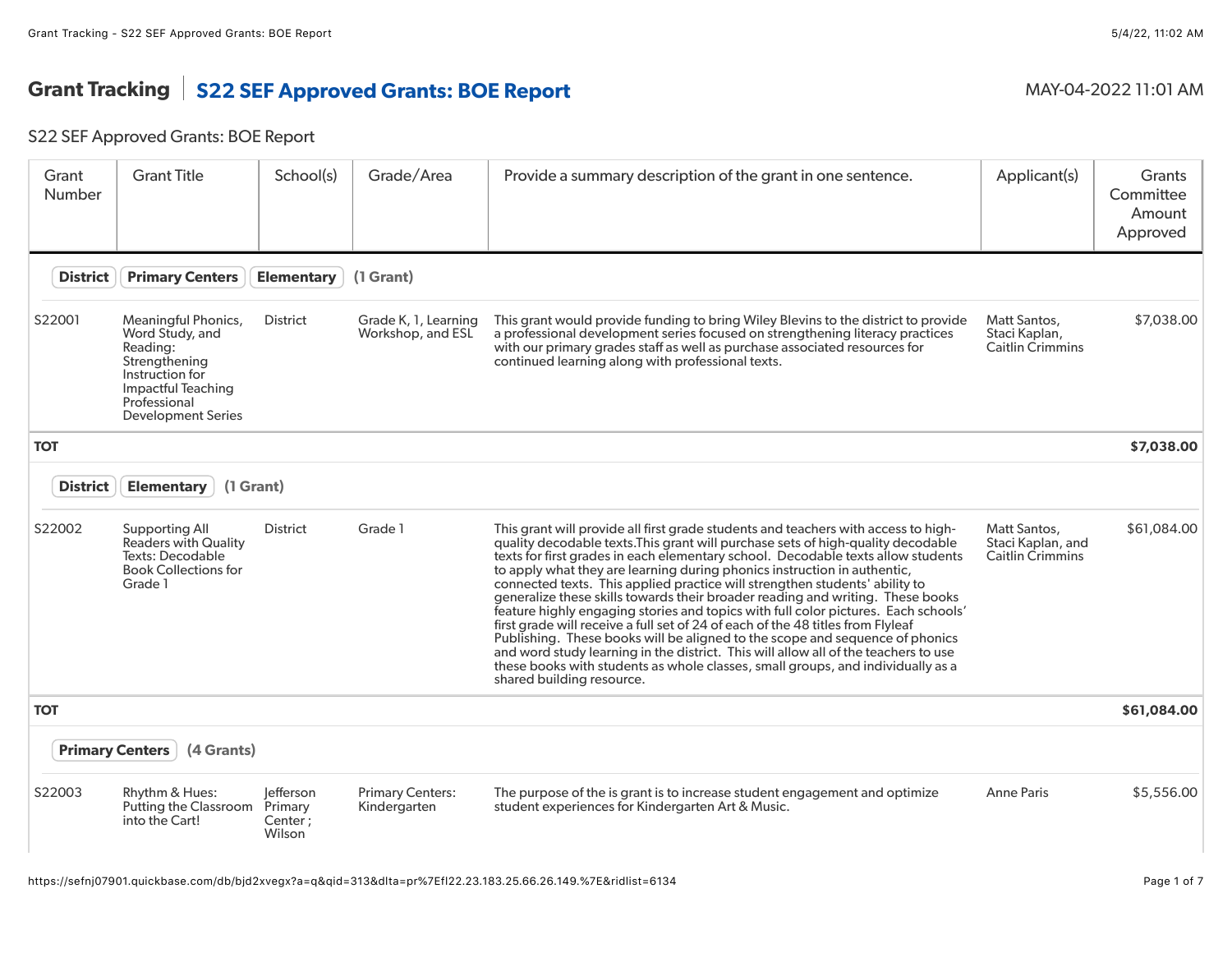|                   |                                                                                                     | Primary<br>Center                                              |                                                                                             |                                                                                                                                                                                                                                                                                                                                                                                                                                                   |                                                    |            |
|-------------------|-----------------------------------------------------------------------------------------------------|----------------------------------------------------------------|---------------------------------------------------------------------------------------------|---------------------------------------------------------------------------------------------------------------------------------------------------------------------------------------------------------------------------------------------------------------------------------------------------------------------------------------------------------------------------------------------------------------------------------------------------|----------------------------------------------------|------------|
| S22004            | <b>Flexible Seating to</b><br><b>Support Various</b><br>Learning Styles                             | lefferson<br>Primary<br>Center                                 | Kindergarten<br>Special Education (K-<br>2)                                                 | This grant will provide our classrooms with flexible seating options which will give Theodora Amiel<br>students a choice in what type of learning space works best for them.                                                                                                                                                                                                                                                                      | Victoria lordan                                    | \$2,285.00 |
| S22005            | Enhancing Early<br><b>Reading Instruction</b><br>for English Language<br>Learners                   | lefferson<br>Primary<br>Center;<br>Wilson<br>Primary<br>Center | Kindergarten<br><b>Phonics</b>                                                              | This grant improves that quality of letter sound instruction for students receiving<br><b>ESL</b> services.                                                                                                                                                                                                                                                                                                                                       | <b>Megan Calkins</b><br>Carolyn Kiley              | \$429.00   |
| S22006            | Sensory Toolbox                                                                                     | lefferson<br>Primary<br>Center;<br>Wilson<br>Primary<br>Center | Each classroom at<br><b>Wilson Primary</b><br>center and lefferson<br><b>Primary Center</b> | The sensory tool box provides classrooms with useful sensory tools for students to Kendall Kreider<br>utilize when they are feeling anxious, overwhelmed, or need refocusing.                                                                                                                                                                                                                                                                     |                                                    | \$1,186.00 |
| <b>TOT</b>        |                                                                                                     |                                                                |                                                                                             |                                                                                                                                                                                                                                                                                                                                                                                                                                                   |                                                    | \$9,456.00 |
|                   | <b>Elementary</b><br><b>Primary Centers</b>                                                         | (1 Grant)                                                      |                                                                                             |                                                                                                                                                                                                                                                                                                                                                                                                                                                   |                                                    |            |
| S22007            | Literacy Support for<br>Growth and<br>Understanding                                                 | lefferson<br>Primary<br>Center                                 | $K-2$                                                                                       | The purpose of this grant is to support the needs of a culturally diverse classroom<br>along with the range of academic needs of our K-2 LLD students. These texts and<br>materials will allow instruction to match the needs of each individual student with<br>differentiation and modification necessary for intervention and support. These<br>texts will provide students with high interest material that align with our district<br>goals. | Theresa Jones                                      | \$7,151.00 |
| <b>TOT</b>        |                                                                                                     |                                                                |                                                                                             |                                                                                                                                                                                                                                                                                                                                                                                                                                                   |                                                    | \$7,151.00 |
| <b>Elementary</b> | (26 Grants)                                                                                         |                                                                |                                                                                             |                                                                                                                                                                                                                                                                                                                                                                                                                                                   |                                                    |            |
| S22101            | Versatility, flexibility,<br>and the need for<br>lightweight/stackable Elementary<br>library chairs | Lincoln-<br>Hubbard                                            | Grades 1-5 Library<br><b>Learning Commons</b>                                               | The proposed grant will be used to purchase lightweight, stackable chairs for the Carole Stubeck<br>Lincoln-Hubbard Learning Commons to improve the versatility and flexibility of<br>the space.                                                                                                                                                                                                                                                  |                                                    | \$6,618.00 |
| S22103            | Gaga Pit Grant                                                                                      | Franklin<br>Elementary                                         | Grades 1-5                                                                                  | This grant will allow us to purchase and install a GaGa Ball pit on Franklin's Field.<br>This gaga pit will be used during PE classes as well as during recess.                                                                                                                                                                                                                                                                                   | Laura Burr                                         | \$8,821.00 |
| S22104            | You've Got a Friend in<br>a Therapy Dog                                                             | lefferson<br>Elementary                                        | Resource Center.<br>ABA self-contained<br>grades 1-5, school<br>counselor                   | Therapy dogs will provide a soothing, calm, comforting environment for readers<br>to practice reading aloud and assisting students to calm their emotions and help<br>them to be available for learning.                                                                                                                                                                                                                                          | Suzanne Smith<br>Diane Dreisbach<br>Jessica Cuskie | \$1,370.00 |
| S22105            | Equity & Anti-bias<br>Training for Staff: Can                                                       | lefferson<br>Elementary ;                                      | <b>Elementary Staff</b>                                                                     | View the documentary Race to Be Human and address the apprehension and<br>confusion so many of us feel when talking about race and racism by building                                                                                                                                                                                                                                                                                             | Andrea Sadow &<br>Lauren                           | \$1,700.00 |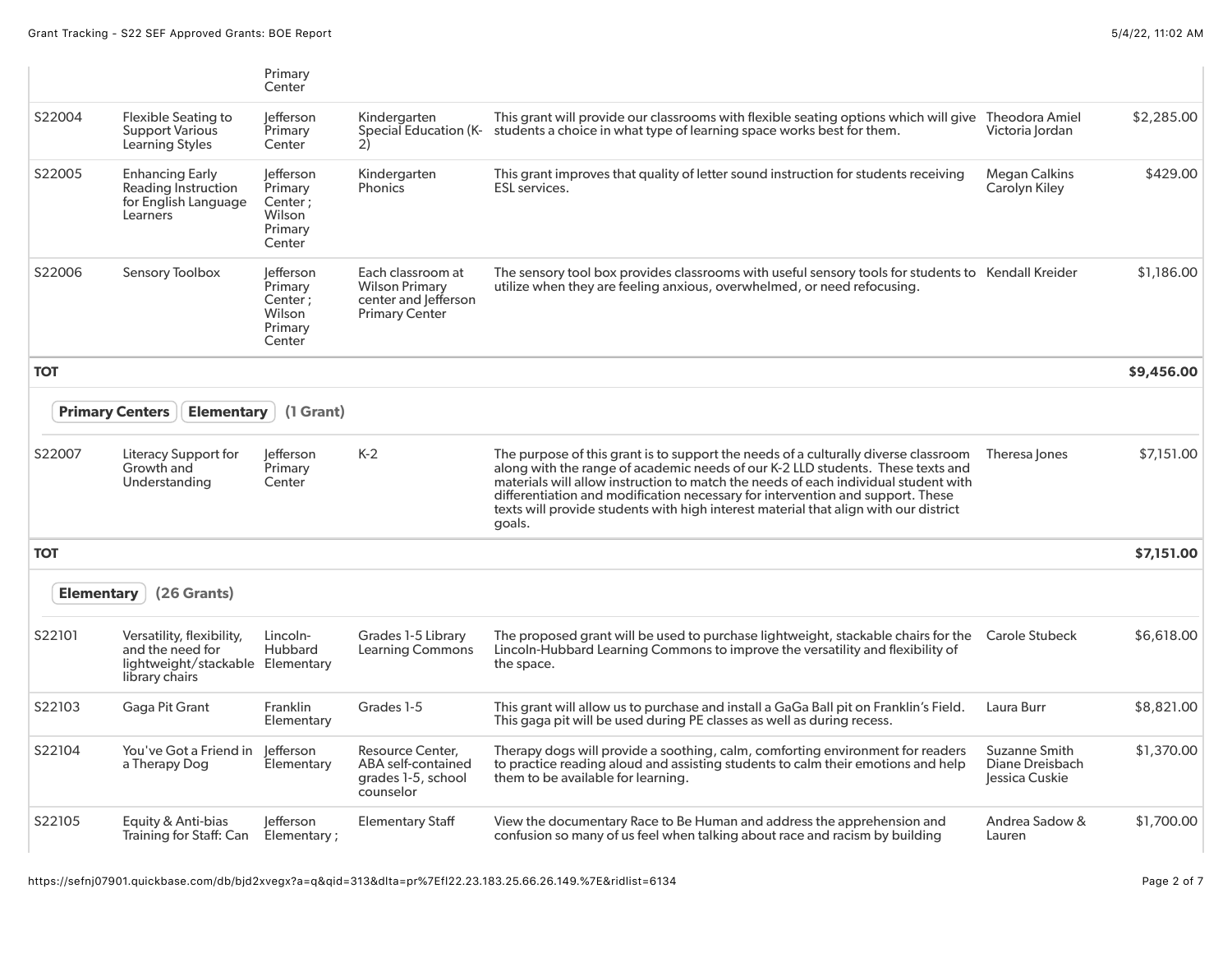|        | We Compete in the<br>Race to Be Human?                                                           | Washington<br>Elementary                 |                                                                                                                                                                            | empathy and understanding through conversation.                                                                                                                                                                                                                                      | Mortenson,<br>Lauren Banker &<br>Joseph Cordero                          |             |
|--------|--------------------------------------------------------------------------------------------------|------------------------------------------|----------------------------------------------------------------------------------------------------------------------------------------------------------------------------|--------------------------------------------------------------------------------------------------------------------------------------------------------------------------------------------------------------------------------------------------------------------------------------|--------------------------------------------------------------------------|-------------|
| S22106 | <b>Engaging Students to</b><br>Communicate in the<br>Classroom with a<br><b>Qball Microphone</b> | Washington<br>Elementary                 | Grades 1-<br>5/classroom<br>learning, related arts<br>classroom learning,<br>& school counseling<br>small group,<br>restorative practices,<br>and classroom<br>initiatives | Use of the Qball microphone system in the classroom engages the whole student<br>body by promoting personal interaction and strengthening inclusion.                                                                                                                                 | Andrea Sadow &<br>Lauren Banker                                          | \$2,376.00  |
| S22107 | <b>Favorite Character</b><br>Series Books for<br>advanced first grade<br>readers                 | Lincoln-<br><b>Hubbard</b><br>Elementary | First                                                                                                                                                                      | This grant will expand upon current book series for advanced first grade readers<br>and also replace some well worn copies of favorites at this reading level.                                                                                                                       | Kristin Cacicedo<br>Rosaly Kovach<br>Nicole Higgins<br><b>Emily Bean</b> | \$1,422.00  |
| S22108 | High Interest<br>Decodable Texts                                                                 | <b>Franklin</b><br>Elementary            | Grades 1-5                                                                                                                                                                 | The purpose of this grant is to provide students with accessible texts that will be<br>of high interest and high readability meeting the specialized needs of the<br>resource room population that incorporates specific phonics patterns students<br>are applying in the classroom. | Cristina Colineri:<br><b>Heather Hans</b>                                | \$3,750.00  |
| S22109 | <b>Multisensory Tools</b>                                                                        | <b>Franklin</b><br>Elementary            | Grades 1-5                                                                                                                                                                 | The purpose of this grant is to provide multisensory materials to use in the<br>resource room to support struggling readers and those students with risk factors<br>for dyslexia.                                                                                                    | Cristina Colineri<br>and Heather<br>Hans                                 | \$1,864.00  |
| S22111 | "Brayton Library 2.0"                                                                            | <b>Brayton</b><br>Elementary             | 1st-5th grade and<br><b>Brayton staff</b>                                                                                                                                  | After renovating the floor and furniture in the Brayton library, I would like to make<br>the renovations complete by adding area rugs, storage and proper signage to<br>make it an effective and useful space for students and staff.                                                | Courtney<br>Kaczynski                                                    | \$2,553.00  |
| S22113 | Can You Hear Me?                                                                                 | lefferson<br>Elementary                  | Grades 1-5                                                                                                                                                                 | The purpose of this grant is to get FrontRow Juno FM systems in classrooms.                                                                                                                                                                                                          | lan Bell                                                                 | \$7,570.00  |
| S22114 | <b>Portable Writing</b><br><b>Tablets</b>                                                        | <b>Franklin</b><br>Elementary            | 1st/5th                                                                                                                                                                    | This grant provides students with a portable, lightweight, and reusable writing<br>tablet that can be used across all content areas.                                                                                                                                                 | <b>Kate Polles</b><br><b>Victoria Evans</b>                              | \$1,248.00  |
| S22115 | Flexible Seating in the<br>Resource Room                                                         | Franklin<br>Elementary                   | Grades 1-5 in<br><b>Resource Rooms</b>                                                                                                                                     | The purpose of this grant is to provide flexible seating which allows for much<br>needed movement for students to stay focused and engaged in the Franklin<br>School resource room.                                                                                                  | Cristina colineri                                                        | \$2,949.00  |
| S22117 | Co-Detectives Are On<br>the Case!                                                                | Lincoln-<br><b>Hubbard</b><br>Elementary | <b>Third Grade</b>                                                                                                                                                         | The purpose of this grant is to get an inclusive library filled with multiple copies of<br>mystery books at various libraries so students can form book clubs during our<br>Mystery Unit of Study in reading.                                                                        | Kelly Reynolds,<br>Michelle Ehrich,<br>Caitlin Gabriele,<br>Julie Reidel | \$6,333.00  |
| S22118 | Brayton Gaga Pit                                                                                 | <b>Brayton</b><br>Elementary             | all grades                                                                                                                                                                 | This grant will allow us to purchase and install a GaGa Ball pit on our field.                                                                                                                                                                                                       | Dr. Cheryl<br>Moretz<br>Mr. Paul Fessock                                 | \$12,296.00 |
| S22120 | Strengthening<br>Readers with<br><b>Decodable Text Sets</b><br>for Grades 2 and 3                | <b>Franklin</b><br>Elementary            | Grade 2 and 3                                                                                                                                                              | This grant will provide four grade 2 and four grade 3 teachers with sets of<br>decodable text for use during targeted literacy instruction as part of a<br>comprehensive literacy program.                                                                                           | Eleanor Wang<br><b>Matt Santos</b>                                       | \$2,656.00  |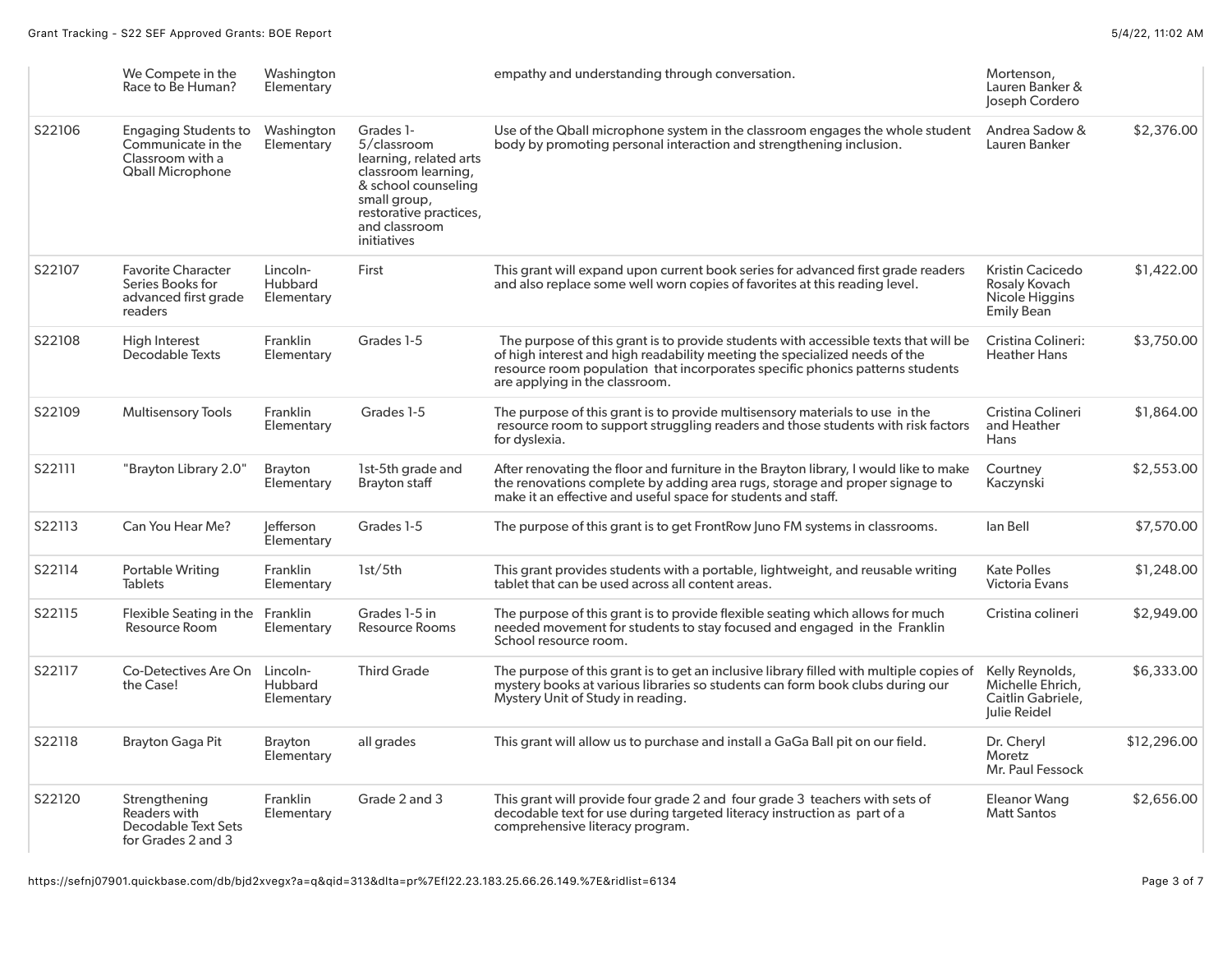| S22121 | Enhancing the<br>Spanish Language<br>Collection at lefferson<br><b>School Library Media</b><br>Center                                     | lefferson<br>Elementary                                        | Grades 1 - 5                                                                             | The Spanish Language section of the Jefferson School Library Media Center is in<br>need of updating and enhancing.                                                                                                                | <b>Kyrsten Thomas;</b><br>Marija Landeka                                              | \$1,947.00   |
|--------|-------------------------------------------------------------------------------------------------------------------------------------------|----------------------------------------------------------------|------------------------------------------------------------------------------------------|-----------------------------------------------------------------------------------------------------------------------------------------------------------------------------------------------------------------------------------|---------------------------------------------------------------------------------------|--------------|
| S22122 | Learning<br>Environment/<br><b>Flexible Seating</b>                                                                                       | lefferson<br>Elementary                                        | <b>Third Grade</b>                                                                       | This grant is for flexible seating options to help promote collaboration inside the<br>classroom, as well as enhance student engagement and focus.                                                                                | <b>Bianca Brucato</b>                                                                 | \$4,540.00   |
| S22123 | Mirrors and Windows:<br><b>Increasing Diversity</b><br>of Characters in<br><b>Second and Third</b><br><b>Grade Classroom</b><br>Libraries | Franklin<br>Elementary                                         | Grade 2 and 3                                                                            | This grant will increase representation of diverse characters in second and third<br>grade classroom libraries by acquiring high quality fiction series and picture<br>books with diverse characters, written by diverse authors. | <b>Eleanor Wang</b><br><b>Matt Santos</b>                                             | \$12,364.00  |
| S22124 | The Science of<br>Reading Takes on<br><b>Guided Reading</b>                                                                               | Lincoln-<br>Hubbard<br>Elementary;<br>Washington<br>Elementary | Grades 1-2                                                                               | This grant will provide small group sets of decodable texts, used to reinforce<br>explicit and systematic instruction of phonics skills necessary for reading success<br>in the primary grades.                                   | <b>essica</b><br>O'Connor,<br>Deborah<br>Yendrick                                     | \$17,499.00  |
| S22125 | Decodable Texts for<br>for ELL/Bilingual<br>Learners                                                                                      | Brayton<br>Elementary                                          | These books will be<br>available for all<br>ESL/Bilingual<br>students in grades 1-<br>5. | To purchase Classroom Sets of decodable texts at four different levels to be used<br>in ESL/Bilingual reading instruction                                                                                                         | Susan Harden<br>Naomi Tucker                                                          | \$4,520.00   |
| S22126 | <b>Classroom Furniture</b><br>for Collaborative<br>Work                                                                                   | Lincoln-<br>Hubbard<br>Elementary                              | First Grade/General<br>Education                                                         | This grant would purchase tables and chairs for the first grade classes to promote<br>collaborative partner and group work.                                                                                                       | Nicole Higgins<br>Rosaly Kovach<br>Kristin Cacicedo<br><b>Emily Bean</b>              | \$11,686.00  |
| S22127 | <b>Classroom Furniture</b><br>for the 21st Century<br>Learner                                                                             | lefferson<br>Elementary                                        | <b>Basic Skills</b><br>Math and Reading<br>Grades 1 - 5                                  | This furniture will have a positive impact on student learning and engagement,<br>and will allow me to better utilize my limited space to meet the needs of all my<br>learners.                                                   | Heidi Pilla                                                                           | \$4,676.00   |
| S22128 | <b>Standing Desks</b>                                                                                                                     | Washington<br>Elementary                                       | <b>Second Grade</b>                                                                      | Alternative seating for second graders.                                                                                                                                                                                           | Michelle<br>Cavanaugh                                                                 | \$1,850.00   |
| S22129 | <b>High Interest</b><br>Decodable Books                                                                                                   | Washington<br>Elementary                                       | <b>Second Grade</b>                                                                      | High Interest - Low Level Decodable Chapter Books                                                                                                                                                                                 | Michelle<br>Cavanaugh,<br>Laura Madden,<br>F.J. Derobertis,<br>Meredith<br>Warmington | \$868.00     |
| S22132 | Elementary<br>Innovation Labs                                                                                                             | All<br>Elementary<br>Schools                                   | Grades 1-5 STEAM                                                                         | The District would like to create innovation labs at each of the elementary schools. Scott Hough                                                                                                                                  |                                                                                       | \$226,742.00 |
| S22133 | <b>STEAM Teachers</b>                                                                                                                     | All<br>Elementary                                              | $1-5$                                                                                    | Fund salaries for 4 STEAM teachers at the elementary schools                                                                                                                                                                      | Scott Hough<br>Jenn McCann                                                            | \$650,000.00 |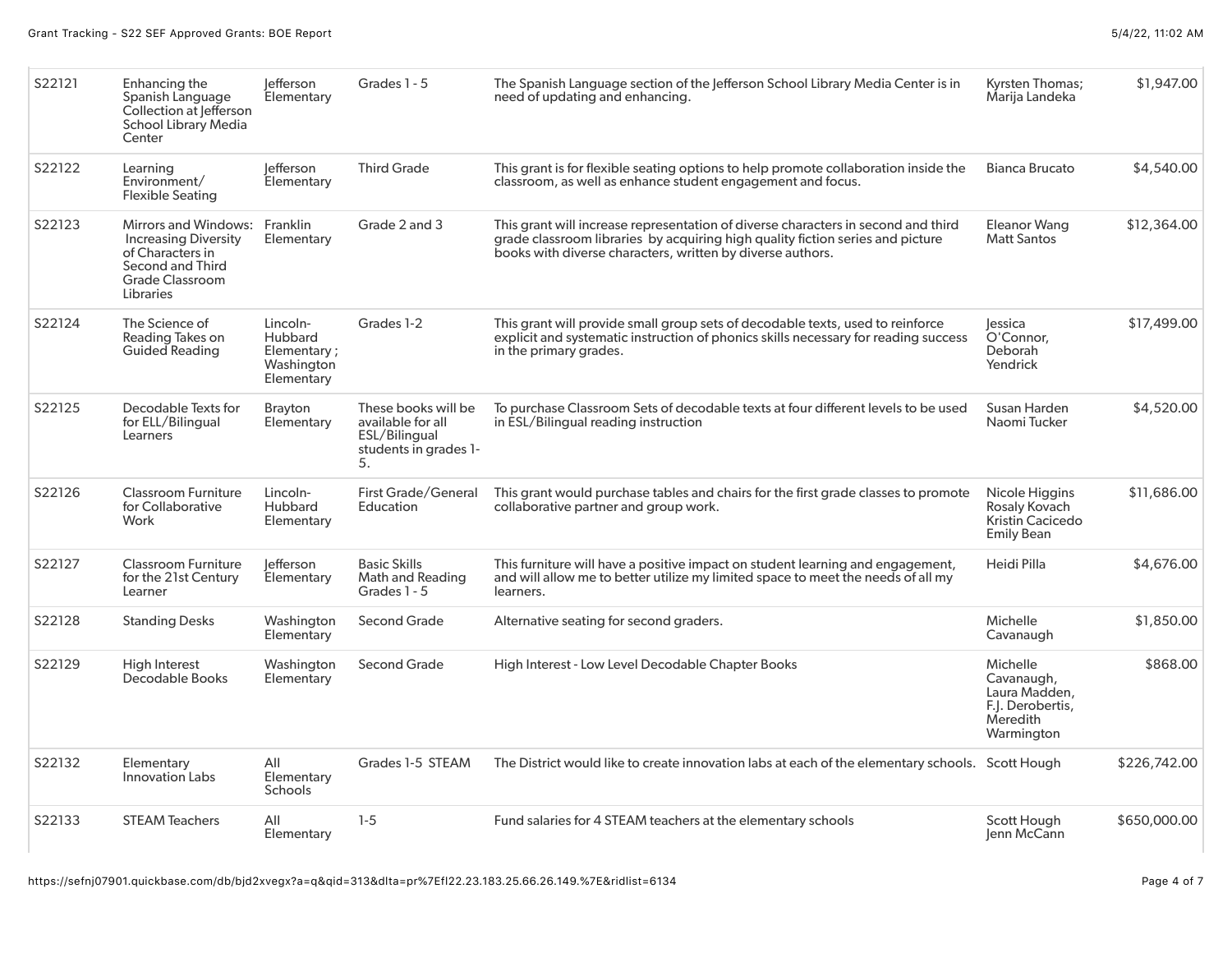### Grant Tracking - S22 SEF Approved Grants: BOE Report 5/4/22, 11:02 AM

|               |                                                                                     | Schools                               |                                                                                                                                                                                                                         |                                                                                                                                                                                                                  |                                                  |                |
|---------------|-------------------------------------------------------------------------------------|---------------------------------------|-------------------------------------------------------------------------------------------------------------------------------------------------------------------------------------------------------------------------|------------------------------------------------------------------------------------------------------------------------------------------------------------------------------------------------------------------|--------------------------------------------------|----------------|
| <b>TOT</b>    |                                                                                     |                                       |                                                                                                                                                                                                                         |                                                                                                                                                                                                                  |                                                  | \$1,000,218.00 |
| Middle School | (7 Grants)                                                                          |                                       |                                                                                                                                                                                                                         |                                                                                                                                                                                                                  |                                                  |                |
| S22201        | <b>Flexible Classroom</b><br>Furniture                                              | LCJ Summit<br>Middle<br>School        | Grade 6 & 7. Math<br>and Special<br><b>Education Classes</b><br>(Math, English, and<br>Study Skills)                                                                                                                    | This furniture will not only make a positive impact on our students' learning; it will<br>also create a new learning environment in which all students' individual needs<br>can be met.                          | Michelle Keane<br>Jenna Colineri                 | \$18,267.00    |
| S22202        | Battle of the Books at<br><b>LCISMS</b>                                             | LCJ Summit<br>Middle<br>School        | Open to all grades<br>$(6-8)$<br>Participation is on a<br>voluntary, elective<br>basis.<br>This will be the<br>fourth year that I am<br>submitting a grant<br>for this program at<br>the middle school<br>level.        | Battle of the Books is a reading motivation program with a grade level and then<br>school-wide competitions at the end.                                                                                          | <b>Karen Doherty</b>                             | \$1,350.00     |
| S22203        | Kids Discover: A<br>Research Database to<br>Support All Reading<br><b>Abilities</b> | LCJ Summit<br>Middle<br>School        | $6 - 8$                                                                                                                                                                                                                 | This grant will provide a subscription to Kids Discover, a research database that<br>enables users to change the reading level of articles.                                                                      | <b>Beth Thomas</b>                               | \$1,999.00     |
| S22204        | Ceramics program<br>expansion at LCISMS.                                            | LCJ Summit<br>Middle<br>School        | Sixth, Seventh, and<br>Eighth grade art                                                                                                                                                                                 | Adding additional ceramic equipment to the art cycle classes to expand the<br>hands-on sculptural experience at the middle school.                                                                               | <b>Brian Steger</b>                              | \$9,651.00     |
| S22205        | Room 130 Innovative<br>Classroom Furniture                                          | LCI Summit<br>Middle<br>School        | 8/English Language<br>Arts, 8/Mathematics                                                                                                                                                                               | This furniture will make a positive impact on students' learning and create a new<br>learning environment in which all students' individual needs can be met.                                                    | Ashley Raven,<br>Tonyamarie<br>Ramsay            | \$8,819.00     |
| S22206        | <b>NoRedInk Team Trial</b><br>Subscription                                          | <b>LCI Summit</b><br>Middle<br>School | 8/English Language<br>Arts                                                                                                                                                                                              | The goal of implementing the NoRedlnk subscription into my classroom is to<br>provide students with adaptive grammar and writing exercises while appealing to<br>their interests and collecting actionable data. | Ashley Raven,<br>Amy Sweeney,<br>Nicole Finnegan | \$1,575.00     |
| S22208        | Literably Online<br><b>Reading Assessment</b><br>Subscription - Year 2              | LCJ Summit<br>Middle<br>School        | This subscription will<br>be available to<br>Middle School<br>special education<br>teachers, child study<br>team members,<br>quidance<br>counselors, and<br>members of the I&RS<br>committee including<br>the assistant | This subscription will be available to Middle School special education teachers,<br>child study team members, guidance counselors, and members of the I&RS<br>committee including the assistant principal.       | Jenna Colineri<br>Nicole Finnegan                | \$1,598.00     |

https://sefnj07901.quickbase.com/db/bjd2xvegx?a=q&qid=313&dlta=pr%7Efl22.23.183.25.66.26.149.%7E&ridlist=6134 Page 5 of 7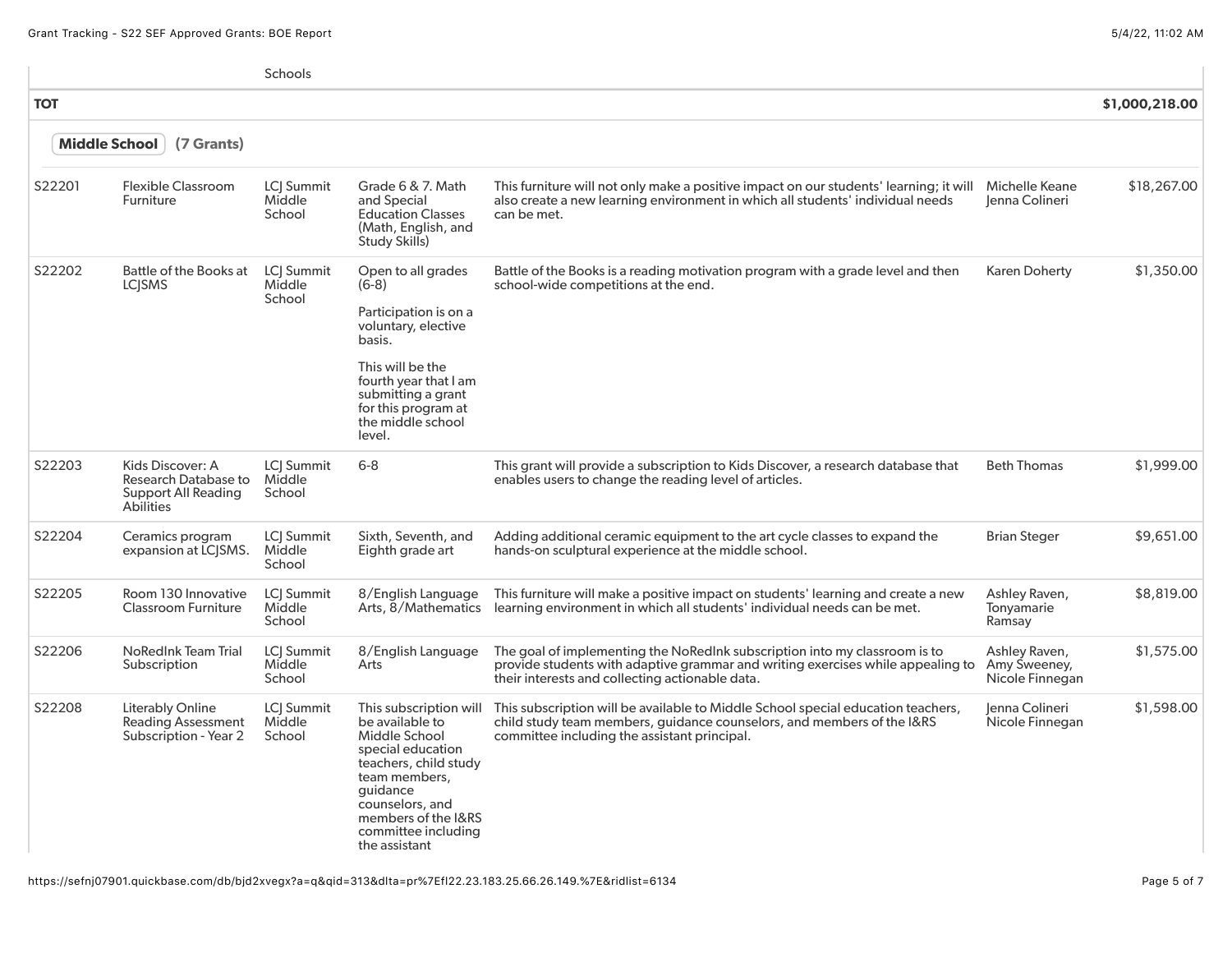|            |                                                                                       |                                                           | principal.                                                                                                                                                                                              |                                                                                                                                                                                                                                                                                     |                                                                                                   |                |
|------------|---------------------------------------------------------------------------------------|-----------------------------------------------------------|---------------------------------------------------------------------------------------------------------------------------------------------------------------------------------------------------------|-------------------------------------------------------------------------------------------------------------------------------------------------------------------------------------------------------------------------------------------------------------------------------------|---------------------------------------------------------------------------------------------------|----------------|
| <b>TOT</b> |                                                                                       |                                                           |                                                                                                                                                                                                         |                                                                                                                                                                                                                                                                                     |                                                                                                   | \$43,259.00    |
|            | <b>Middle School</b><br><b>High School</b>                                            | (1 Grant)                                                 |                                                                                                                                                                                                         |                                                                                                                                                                                                                                                                                     |                                                                                                   |                |
| S22209     | Using Formative to<br>Create Data-rich<br>Learning Experiences                        | LCI Summit<br>Middle<br>School ;<br>Summit High<br>School | $6 - 12$                                                                                                                                                                                                | Formative is a web-based tool that allows teachers to create interactive, data-rich<br>learning experiences, analyze student performance, and provide individualized<br>feedback in real-time.                                                                                      | <b>Carrie Odgers</b><br>Lax<br>Nicole Finnegan                                                    | \$17,490.00    |
| <b>TOT</b> |                                                                                       |                                                           |                                                                                                                                                                                                         |                                                                                                                                                                                                                                                                                     |                                                                                                   | \$17,490.00    |
|            | <b>High School</b><br>(6 Grants)                                                      |                                                           |                                                                                                                                                                                                         |                                                                                                                                                                                                                                                                                     |                                                                                                   |                |
| S22302     | <b>Wenger Virtual</b><br>Acoustic Environment School                                  | Summit High 9-12                                          |                                                                                                                                                                                                         | A module-based upgrade to the recently installed existing Wenger Sound-Lok<br>room at SHS which will provide performing and recording students with a virtual<br>environment in which to simulate performing/recording in a wide variety of<br>acoustically simulated environments. | Dan King                                                                                          | \$10,261.00    |
| S22303     | <b>SHS Author Visit:</b><br><b>Steve Sheinkin</b>                                     | Summit High<br>School                                     | 9-12 All students                                                                                                                                                                                       | This grant enhances the educational experience of all SHS students by attending<br>an in person author visit with award winning author Steve Sheinkin.                                                                                                                              | Judy Shue and<br>Rebecca Zarabi                                                                   | \$3,842.00     |
| S22305     | 2022-2023 Peer<br>Leadership Program                                                  | Summit High<br>School                                     | Intended to serve<br>members of the<br><b>Summit High School</b><br>specifically grades 9,<br>$11.$ and $12.$<br>However, activities<br>will include work<br>with the elementary<br>and middle schools. | Allow staff member(s) to support and continue to grow the Summit High School<br>Peer Leadership Program.                                                                                                                                                                            | lennifer Illis<br>(Looking to add<br>2 more advisors -<br>will give names<br>once I have<br>them) | \$9,276.00     |
| S22306     | Class set of 'Never<br>Caught', By Erica<br>Armstrong Dunbar &<br>Kathleen Van Cleve. | Summit High<br>School                                     | 10th grade modified<br>United States History                                                                                                                                                            | The intent of reading 'Never Caught' is to add intimate historical context from the<br>perspective of one of George Washington's real life slaves Ona Judge, and follow<br>her story from enslavement, escapee and living a life of indeterminate freedom.                          | <b>Edward Cama</b><br>and Jude<br>McGuire                                                         | \$270.00       |
| S22307     | SHS Fashion Design &<br>Merchandising<br><b>Program Updates</b>                       | Summit High<br>School                                     | Grades 9-12                                                                                                                                                                                             | This grant will support the expansion of the Fashion Design program at Summit<br>High School by providing updated and essential equipment for Fashion and<br>Sewing classes to pursue more advanced and creative projects.                                                          | Karen Forgione<br><b>lillian Bress</b>                                                            | \$1,692.00     |
| S22308     | Arduino Upgrade for<br><b>Robotics Club and</b><br><b>Design Projects</b>             | Summit High<br>School                                     | <b>SHS Robotics club</b><br>$(9-12)$<br>Design Projects in<br>Physics (11-12)                                                                                                                           | New Arduino based robotics kits will add versatility to our robotics club and<br>Design Projects elective, by giving students access to all sorts of robotics and<br>related microcontrollers, sensors, and other accessories.                                                      | Jeremy Morman                                                                                     | \$972.00       |
| ΤΟΤ        |                                                                                       |                                                           |                                                                                                                                                                                                         |                                                                                                                                                                                                                                                                                     |                                                                                                   | \$26,313.00    |
| <b>TOT</b> |                                                                                       |                                                           |                                                                                                                                                                                                         |                                                                                                                                                                                                                                                                                     |                                                                                                   | \$1,172,009.00 |